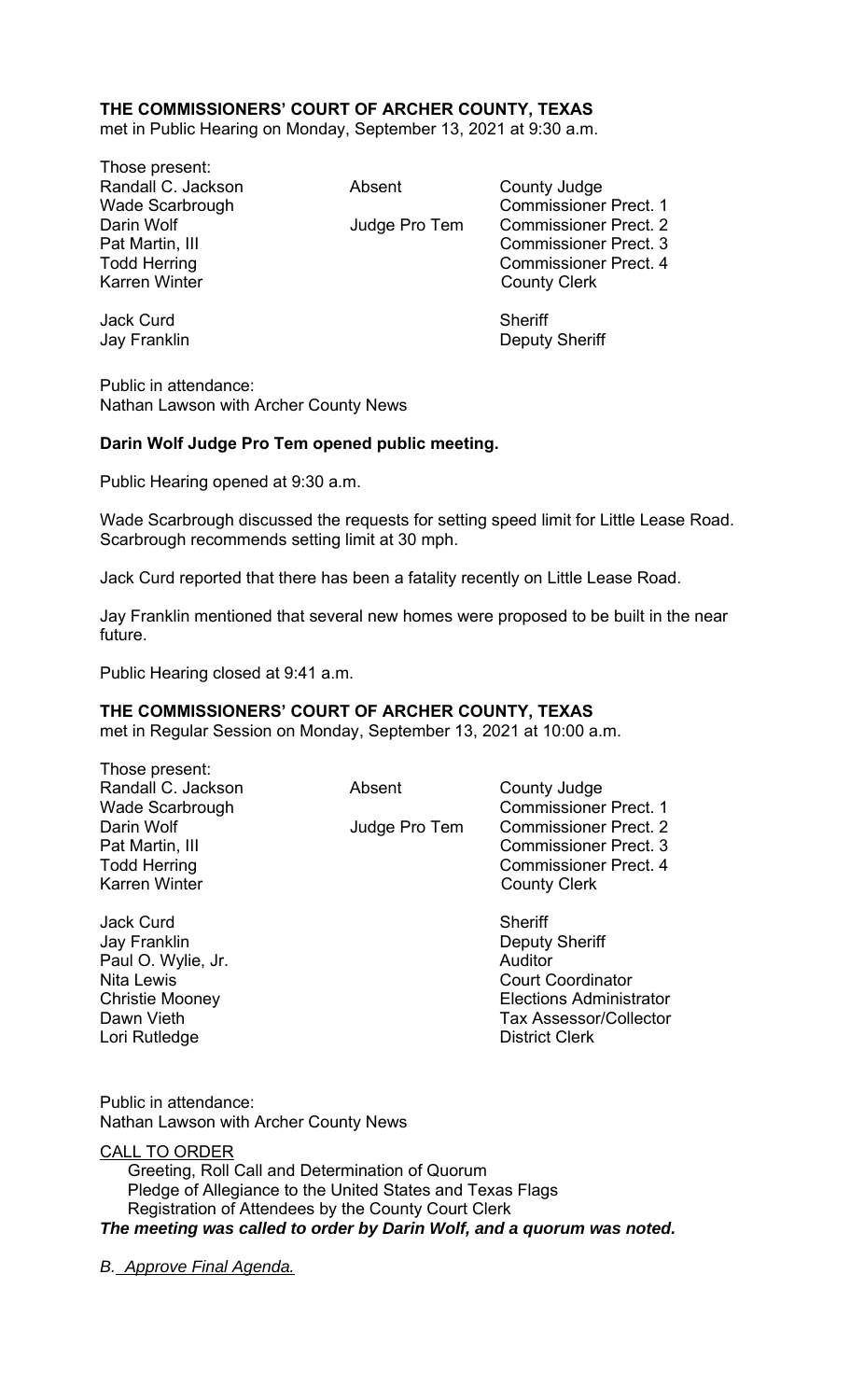### **No items were removed from agenda.**

## **ORDER TO APPROVE FINAL AGENDA**

The motion was made by Todd Herring and seconded by Wade Scarbrough to approve the Final Agenda. Voting yes 1-2-3-4

C. PUBLIC COMMENTS, MISCELLANEOUS REPORTS, DISCUSSIONS OR PRESENTATIONS AGENDA:

**Jack Curd gave an update on the Covid cases in the jail. Curd advised the Court of the amount of overtime his officers are having because of the Covid.** 

**Jack Curd reported that his office had been awarded a grant in the amount of \$125,000.00 that will be used for new Sheriff's Office software. Curd advised that the Sheriff's Office new Vehicles had arrived in Arlington.** 

### D. ACTION AGENDA

1. Approve departmental reports.

### **ORDER TO APPROVE REPORTS**

The motion was made by Pat Martin, III and seconded by Todd Herring to approve departmental reports: **Treasurer; Indigent Health; OSSF; County Agent.** Voting yes 1-2-3-4

2. Approve vouchers for payment.

## **ORDER TO APPROVE VOUCHERS**

The motion was made by Wade Scarbrough and seconded by Pat Martin, III to approve vouchers for payments. Voting yes 1-2-3-4

3. Approve line-item transfers.

# **ORDER TO APPROVE TRANSFERS**

The motion was made by Todd Herring and seconded by Pat Martin, III to approve lineitem transfers. Voting yes 1-2-3-4

| Department-Account | Account Name           | Increase   | Decrease |
|--------------------|------------------------|------------|----------|
| 049.0310.1280      | <b>Grant Allowance</b> | 830,660.00 |          |
| 049.0400.0231      | Rescue America Act     | 830,660.00 |          |

4. Approve Education Certificates.

### **ORDER TO APPROVE CERTIFICATES**

The motion was made by Darin Wolf and seconded by Wade Scarbrough to approve Education Certificates: **Christie Mooney**. Voting yes 1-2-3-4

5. Approve Publisher's Certificates.

### **ORDER TO APPROVE CERTIFICATES**

The motion was made by Pat Martin, III and seconded by Todd Herring to approve Publisher's Certificates. Voting yes 1-2-3-4

6. Approve Minutes from previous month – August, 2021.

### **ORDER TO APPROVE MINUTES**

The motion was made by Pat Martin, III and seconded by Todd Herring to approve minutes from August, 2021. Voting yes 1-2-3-4

**7.** Consider and/or approve Order of Election for November 2, 2021. **Christie Mooney discussed the Orders the Court needs to approve for the November 2021 Election.**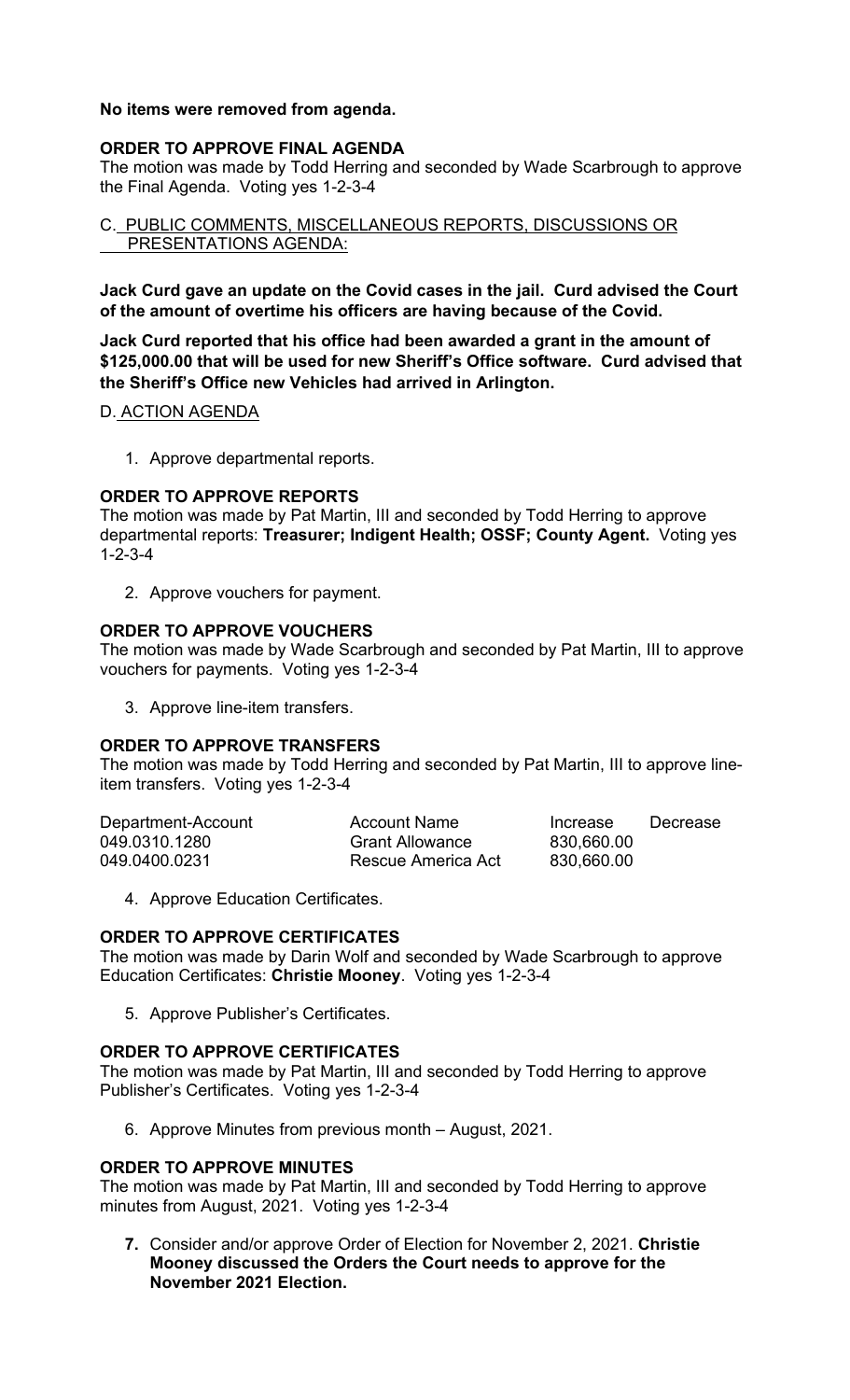# **ORDER TO TABLE APPROVING ORDER OF ELECTION**

The motion was made by Todd Herring and seconded by Wade Scarbrough to table approving the Order of Election for November 2, 2021. Voting yes 1-2-3-4

8. Consider and/or approve *Notice of Election* for November 2, 2021.

## **ORDER TO TABLE APPROVING NOTIICE OF ELECTION**

The motion was made by Wade Scarbrough and seconded by Todd Herring to table approving the Notice of Election for November 2, 2021. Voting yes 1-2-3-4

9. Consider and/or approve *Order for Appointment of Election Judges* for 2021 and 2022.

### **ORDER TO TABLE APPROVING ORDER FOR APPOINTMENT**

The motion was made by Pat Martin, III and seconded by Wade Scarbrough to table approving the Order for Appointment of Election Judges for 2021 and 2022. Voting yes  $1 - 2 - 3 - 4$ 

10. Consider and/or approve *Order of Polling Locations* for 2021 and 2022.

### **ORDER TO TABLE APPROVING POLLING LOCATIONS**

The motion was made by Darin Wolf and seconded by Pat Martin, III to table approving the Order of Polling Locations for 2021 and 2022. Voting yes 1-2-3-4

11. Consider and/or approve *Order of Appointment to Central County Station* for 2021 and 2022.

## **ORDER TO TABLE APPROVING APPOINTMENT OF CENTRAL COUNTY STATION**

The motion was made by Todd Herring and seconded by Pat Martin, III to table approving Order of Appointment of Central County Station for 2021 and 2022. Voting yes 1-2-3-4

12. Consider and/or approve *Order to the Early Voting Ballot Board and Signature Verification Committee* for 2021 and 2022.

## **ORDER TO TABLE APPROVING EARLY VOTING BALLOT BOARD**

The motion was made by Wade Scarbrough and seconded by Pat Martin, III to table approving the Early Voting Ballot Board and Signature Verification Committee for 2021 and 2022. Voting yes 1-2-3-4

13. Discuss and/or take action for Archer County to accept Online Continuing Education hours from Interactive Distance Learning Opportunities for Commissioners, except for the first 12 months of a Commissioner's term. (HB 230. Amendment to Section 81.0025(a) of Local Government Code).

### **ORDER TO APPROVE ONLINE CONTINUING EDUCATION HOURS**

The motion was made by Pat Martin, III and seconded by Wade Scarbrough to approve Online Continuing Education hours from Interactive Distance Learning Opportunities for Commissioners, except for the first 12 months of a Commissioner's term. Voting yes 1- 2-3-4

14. Discuss and/or take action on setting a *Speed Limit* on Little Lease Road. **Darin Wolf reported that no one objected to the setting of a speed limit in the public hearing.** 

## **ORDER TO SET SPEED LIMIT**

The motion was made by Wade Scarbrough and seconded by Todd Herring to set the speed limit of 30 mph on Little Lease Road. Voting yes 1-2-3-4